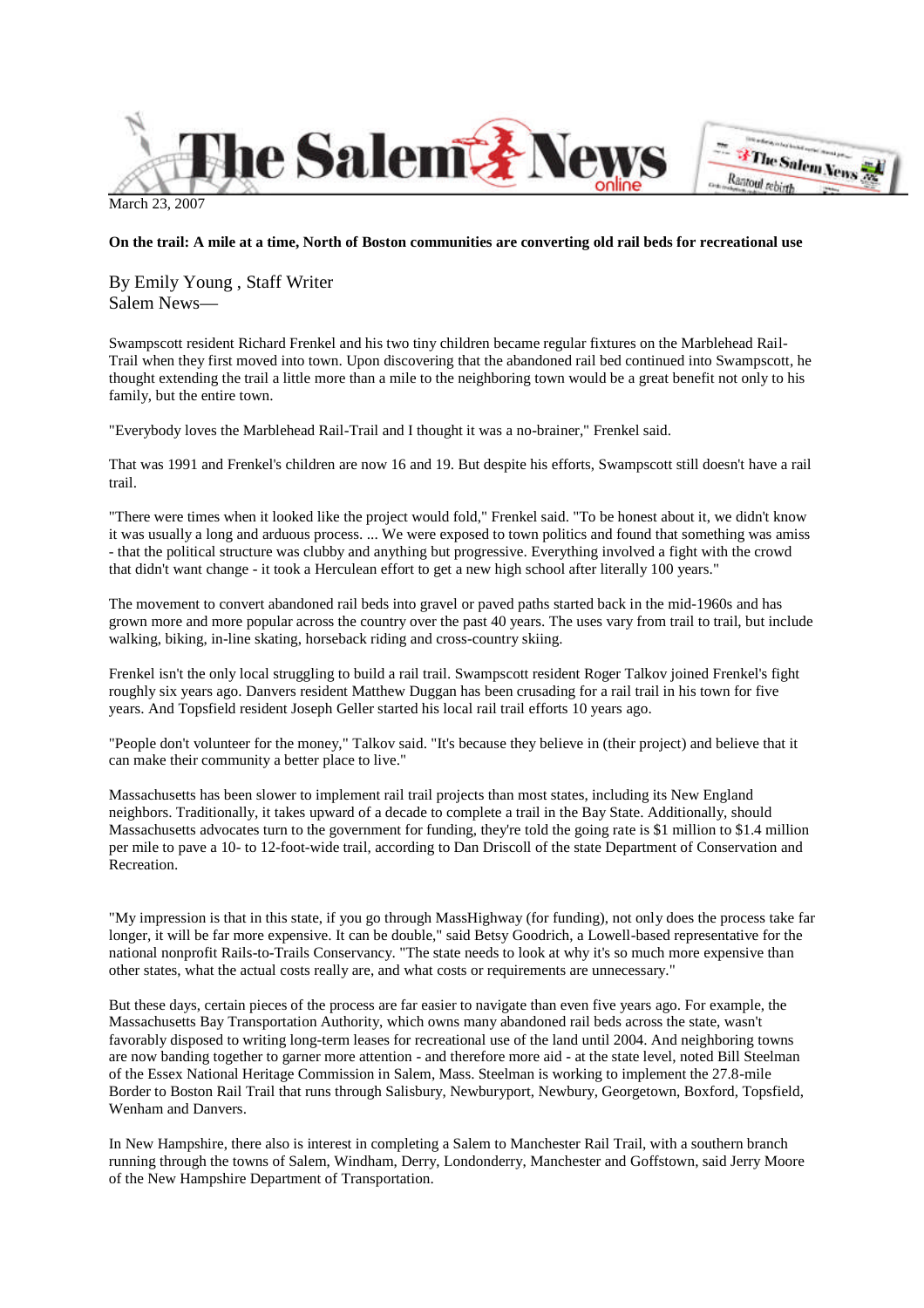"Good things are going on up here and attracting attention," Steelman said. "In 10 years, portions of the (Border to Boston) trail will still need to be built, but there will be three or more sections on ground to enjoy."

Common stumbling blocks

There are any number of reasons why it can take years - sometimes decades - to build a rail trail.

Some towns struggle to get funding. Others face design challenges or environmental issues. Windham, N.H., resident Mark Samsel literally lobbied to pass new state legislation to restrict the use of motorized vehicles on the rail bed during nonwinter months before moving forward with constructing the town's rail trail. Topsfield struggled to obtain an acceptable lease from the MBTA for years but signed on the dotted line last summer, said proponent Joseph Geller.

"The progress we've made since last summer is more than we did in the last nine, 10 years," Geller said. "The most difficult thing was dealing with the MBTA lease. However, the northern half of the rail is owned by (utility company) National Grid and we don't have permission to use it. The towns of Boxford and Georgetown are taking the lead role of getting an easement from them, and we'll learn from them."

And many towns struggle with persuading all of the people who live near the proposed site that building a trail in their backyards is a great idea. For example, Swampscott resident Richard Klayman, whose house is 10 feet from the rail bed, is dead set against it.

"I'm so close that if I were in my kitchen, I could sell drinks to people going by," said Klayman. "We're talking about what is, in effect, a thread that needles through the town. ... The problem is this is a very narrow rail bed surrounded by 200 abutters, of whom more than 90 percent are against it."

Klayman and roughly 50 other abutters have sought legal representation because ownership of part of the abandoned rail bed is in question and rail trail advocates are contemplating eminent domain to gain control of it.

There are also organized opponents living adjacent to the rail bed in Danvers, where portions are raised as much as 15 feet above neighboring yards. John Toomey, a leader of the opposing 40-member Neighborhood Information Council, has collected several newspaper articles on incidents of violence and vandalism occurring on rail trails around the state over the last 10 years. But his concerns don't end there: He's worried that the trail will hurt property values and draw so many people that it will create a parking crisis in downtown Danvers.

Toomey remembers waving to train engineers from his window when the occasional train would rattle by his home of 38 years when the tracks, roughly 200 feet from the house, were still active.

"I'd rather have an occasional train than thousands of bikers back there," he said. "If you have open space, the drunks will gather out back. Several years ago, I discovered that dropping seedlings for thorn bushes grow well. They don't - they can't - gather out there."

#### Why rail trails?

There are obvious fitness, recreation, town unity and economic reasons. But why are all these folks so determined to create a path, sometimes as short as a mile, despite the difficult hurdles?

"It is a great idea and great ideas will happen," said Dick Paganelli, who's been on the Georgetown Recreational Path Committee since 2003. "I get lots of encouragement from many young parents who ask me when will it be done and they are looking forward to it. When I get discouraged, I walk sections of the proposed rail trail and immediately get a fix from the serene, beautiful views."

Salisbury Selectman Jerry Klima used to live in Lexington, just a block away from the popular Minuteman Bikeway that connects Bedford, Lexington, Arlington and Cambridge. He loved using the path, and his wife regularly biked to her Cambridge office on it for five years.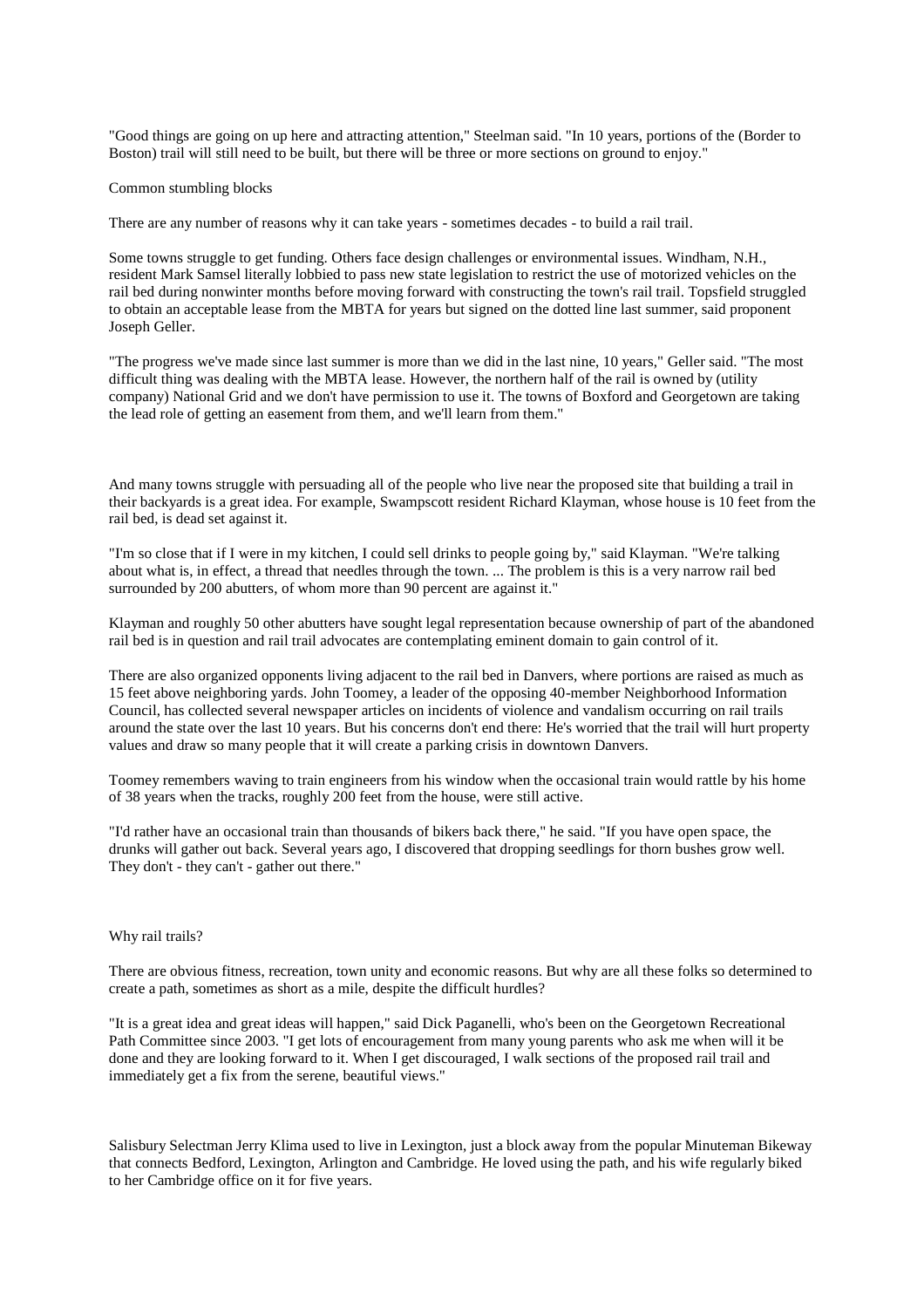"We saw what happened in Lexington with those who were concerned and opposed it," Klima said. "Many people who lived along the path put up fences in their backyards because they were afraid of trespassing. But from using it over the years, very quickly residents put gates in their fences, so they would have direct access themselves to the path. The second thing we could see was when houses went up for sale, they would put real estate signs on the trail. It became a selling point."

When Klima and his wife retired to Salisbury, they became passionate about creating a rail trail in their new hometown. The town purchased about a mile of rail bed in 1987 for \$32,000 from the Boston and Maine Railroad. Town coalitions and volunteers then labored to obtain ownership of more railway through land purchases, leases and easements. Five years ago, the effort to establish the trail was reinvigorated. And now Klima can enjoy the tremendous beauty that surrounds the .8-mile trail, roughly 90 percent of which cost just \$10,000 to build.

"The going rate for trails done with MassHighway funding and asphalt is a million a mile. That made us very proud to accomplish so much with very little money," Klima said. "It's a long-term project that will take years, so you need persistence and you need to have people who can offer some sort of expertise. We're lucky in that I'm a retired lawyer, so I can contribute to all the legal aspects. There's another fellow who has financial skills, another who is really good at event organizing and another who is great on the computer."

The upward battle is too much for some advocates: North Andover had a rail trail committee in years past that dissolved over time. But recent success in other towns has inspired North Andover's town planner, Lincoln Daley, who hopes to revisit the topic this summer.

Recent success came in Salem, Mass., after seven years of work. The city was awarded the deed to the abandoned Boston and Maine Railroad right-of-way in 1996. Roughly 10 months later, the city approved converting it into a multi-use trial and bike path. Planning, design, and engineering of the first half-mile of the Salem Bike Path commenced in 1999 and construction was completed around the summer of 2003, according to Frank Taormina, city planner and harbor coordinator.

Samsel saw 3.4 miles of the Windham Rail Trail come to fruition in roughly five years, and hopes the rest of the 4.1 mile trail will be completed this fall. To fund the \$500,000 project, the Windham Rail Trail Alliance relied primarily on fundraising from locals, as well as additional support from businesses.

"You have to be 110 percent committed. You can't get disappointed. Stay focused, and keep an even attitude. And have patience," Samsel said. "I think that's our nature, to see it through. We would have stuck with taking on this responsibility for many more years. The way I see it, this is a forever thing to maintain and to manage the trail."

That commitment from truly passionate people is the one common thread for all active rail-trail committees.

"I am now making the turn towards 70 years old and don't know how much longer I can sustain the energy needed as the chairman," said Paganelli of the Georgetown group. "The secret to maintaining a strong committee or any organization is bringing in younger, talented, energetic people; which has occurred, and they are great contributors. It is not untypical for one to get burned out on a project of this complexity, but as progress is made, more volunteers come forth to pitch in."

Local rail trails up and running

### **Amesbury Riverwalk**

\* A 1-mile trail from the Upper Millyard in downtown Amesbury to the Carriagetown Marketplace along Route 110.

\* Paved asphalt with gravel shoulders on either side and wooden guardrails.

\* The Salisbury branch of the Eastern Railroad that passed through Amesbury was build in 1848. Boston and Maine Railroad took over the line in 1884. Passenger service stopped in 1936, and the last freight train passed Amesbury in 1950.

\* Permitted activities include walking, biking, cross-country skiing, in-line skating, and the trail is wheelchair accessible.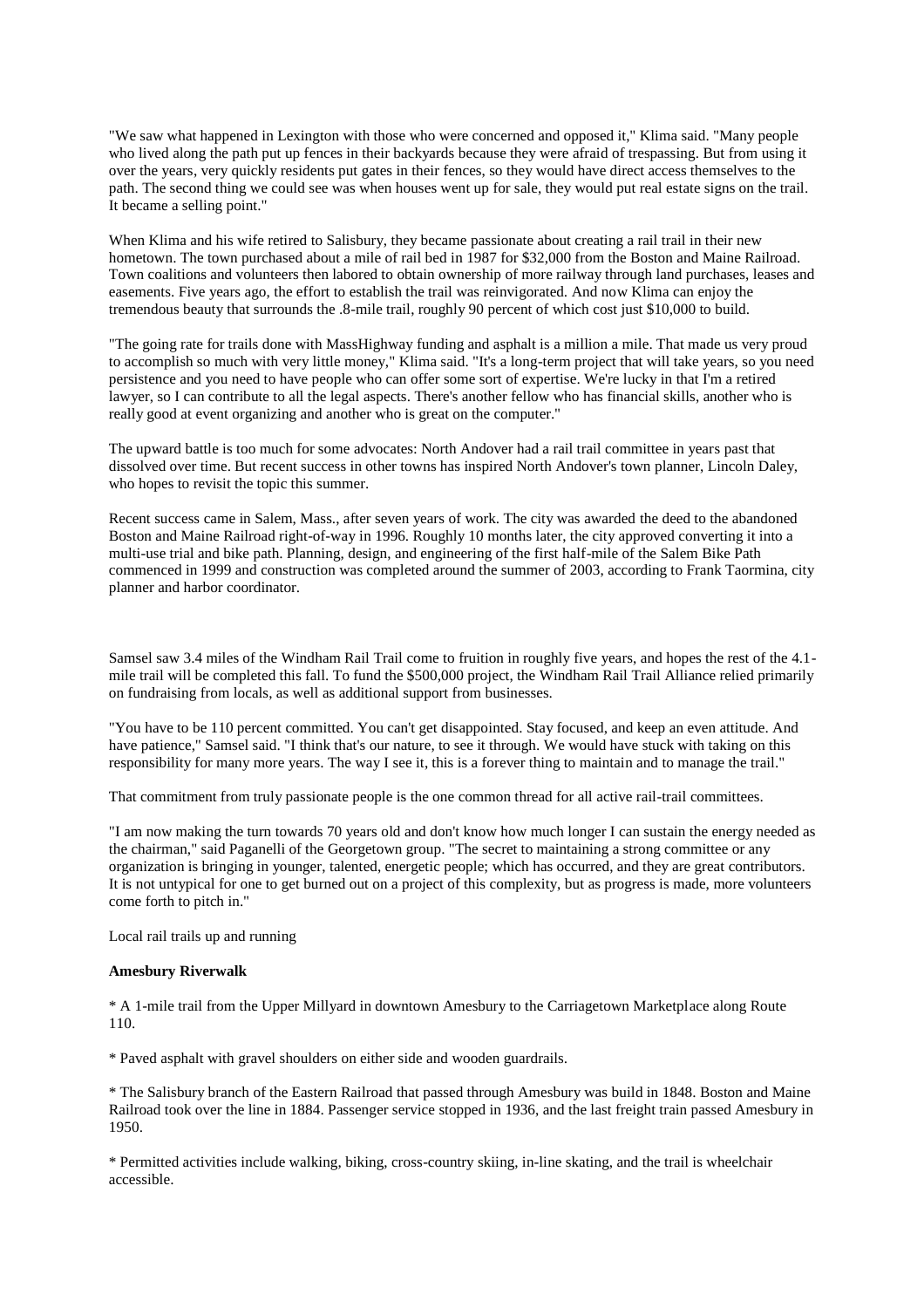\* The scenic trail winds along the Powow River and is lined with lady slipper, blue-flag iris, marsh marigold, cattails, bebb willow and red maple trees. Patrons might spot animals like blueback herrings, mink, snapping turtles, killdeer, phoebes, and red-tailed hawks along their way.

\* Parking is available at the Water Street Town Parking Garage and the Carriagetown Marketplace. For more, go to www.amesburymass.com.

### **Marblehead Rail-Trail**

\* A 5-mile trail with two connected spurs: one from Lafayette Street in Salem to Bessom Street in Marblehead, and the other from Bessom Street to Seaview Avenue in Swampscott. Though you have to cross Lafayette Street, the trail does connect with the new, half-mile **Salem Bike Path,** which is paved to Canal Street.

\* The approximately 9-foot-wide trail is made of stone dust, with grass shoulders on either side. The shorter Salem Bike Path is paved with asphalt.

\* Permitted activities include walking, cross-country skiing, mountain biking.

\* Parking available at Bessom Street in Marblehead and along Lafayette Street in Salem.

\* The Swampscott branch of the mid-1800s Eastern Railroad was purchased by the Boston and Maine Railroad. When the company abandoned it in the 1960s, the Marblehead Light Department and the Marblehead Water and Sewer Department decided to buy the rail bed as a utility right-of-way. The Marblehead Rail-Trail has been used by bikers for decades; however, the Salem Bike Path was completed in 2003.

# **Salisbury Point Ghost Trail**

\* Roughly eight-tenths of a mile, the trail starts at Cushing Street and extends almost to Rabbit Road in Salisbury.

\* The crushed-stone trail is roughly 10- to 12-feet wide and was built over time by volunteers, who also constructed a bridge, wooden fences and trail signs.

\* Permitted activities include walking, biking, cross-country skiing, mountain biking. The trail is particularly beautiful in the spring, and patrons will frequently see deer and wild turkeys.

\* Salisbury shares Amesbury's railroad history. Freight trains on the Salisbury Railroad line would transport carriages and auto bodies covered with white shrouds, looking like ghosts, on their way to Boston, Detroit, and New York. Passenger service on the Boston and Maine line was discontinued in 1936 because of the increasing use of cars.

\* Parking available on Bartlett Street. For more, go to www.salisburyma.gov.

#### **Windham Rail Trail**

\* A 3.4-mile trail from North Lowell Road to Roulston Road in Windham, N.H.

\* The trail is 10 feet wide and paved with a stone-dust shoulder.

\* Railroad workers built the Manchester and Lawrence branch from 1847 to 1849. The first train rolled through in November 1849 and the last train came to a halt in the early 1970s. The abandoned rails were removed in the early 1980s.

\* Permitted activities include walking, horseback riding, snowmobiling, cross-country skiing, mountain biking, inline skating. The predominately wooded trail winds by a farm pasture, apple orchard, two ponds and marshes. Trail visitors might see deer, birds, owls, turtles and other wildlife.

\* Parking is available at the Windham Depot and Roulston Road. For more, go to www.windhamrailtrail.org.